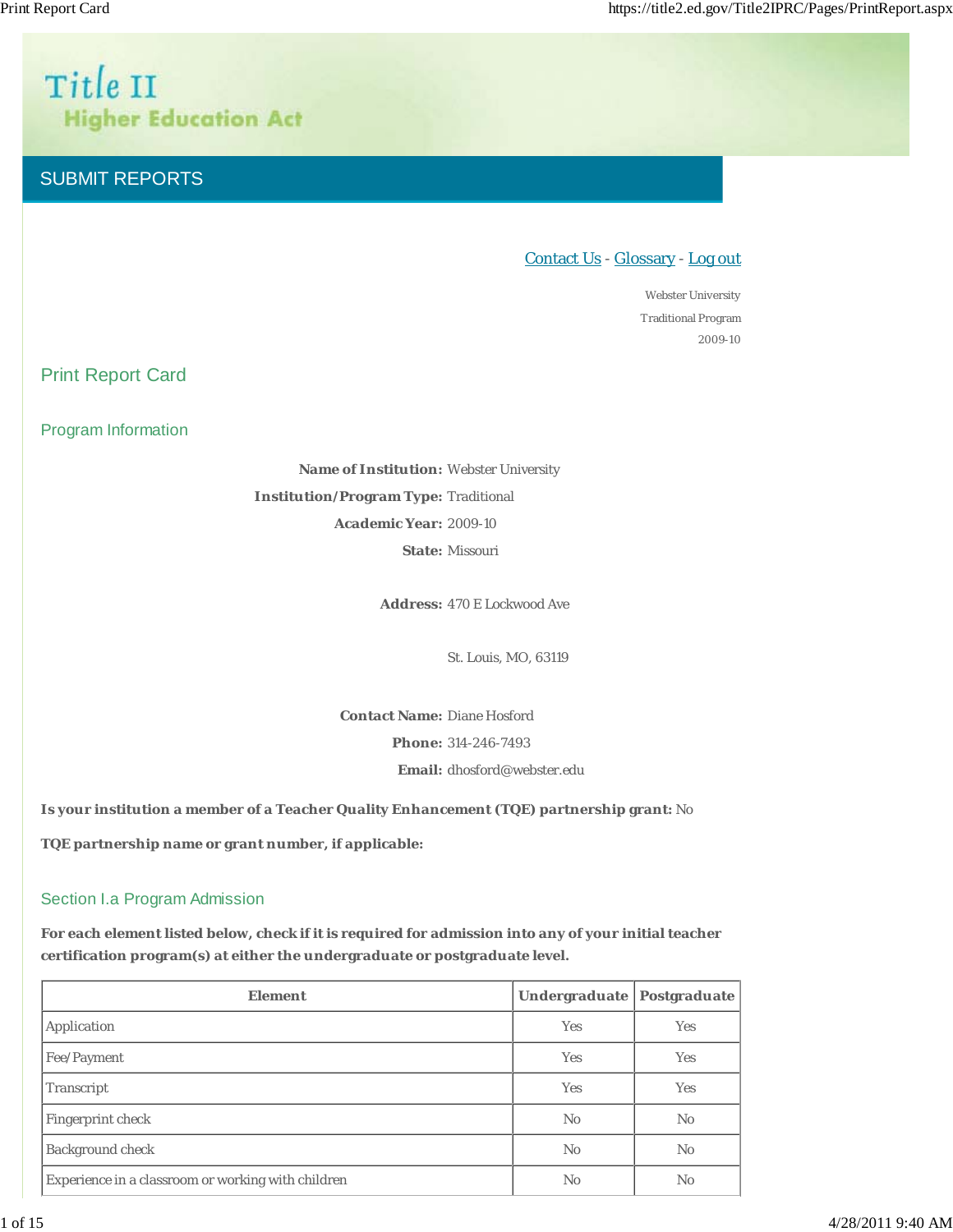| Minimum number of courses/credites/semester hours completed                  | No             | No             |
|------------------------------------------------------------------------------|----------------|----------------|
| Minimum high school GPA                                                      | No             | No             |
| Minimum undergraduate GPA                                                    | Yes            | Yes            |
| Minimum GPA in content area coursework                                       | No             | <b>Yes</b>     |
| Minimum GPA in professional education coursework                             | Yes            | Yes            |
| Minimum ACT score                                                            | N <sub>0</sub> | No             |
| <b>Minimum SAT score</b>                                                     | No             | No             |
| <b>Minimum GRE score</b>                                                     | N <sub>0</sub> | No             |
| Minimum basic skills test score                                              | Yes            | Yes            |
| Subject area/academic content test or other subject matter verification      | No             | No             |
| Minimum Miller Analogies test score                                          | N <sub>0</sub> | No             |
| Recommendation(s)                                                            | No             | N <sub>0</sub> |
| Essay or personal statement                                                  | No             | No             |
| Interview                                                                    | N <sub>0</sub> | No             |
| Resume                                                                       | No             | No             |
| Bechelor's degree or higher                                                  | No             | <b>Yes</b>     |
| Job offer from school/district                                               | No             | No             |
| Personality test (e.g., Myers-Briggs Assessment)                             | No             | No             |
| Other (specify: B-> grade in both college level composition and math course) | Yes            | Yes            |

**Provide a link to your website where additional information about admissions requirements can be found:**

www.webster.edu

**Indicate when students are formally admitted into your initial teacher certification program:** Other upon completion of specific admission criteria for both undergraduate and postbacc programs

**Does your initial teacher certification program conditionally admit students?** Yes

**Please provide any additional about or exceptions to the admissions information provided above:**

### Section I.b Program Enrollment

**Provide the number of students in the teacher preparation program in the following categories. Note that you must report on the number of students by ethnicity and race separately. Individuals who are non-Hispanic/Latino will be reported in one of the race categories. Also note that individuals can belong to one or more racial groups, so the sum of the members of each racial category may not necessarily add up to the total number of students enrolled.**

| Total number of students enrolled in 2009-10:           | 1423         |
|---------------------------------------------------------|--------------|
| Unduplicated number of males enrolled in 2009-10:       | $\sqrt{103}$ |
| Unduplicated number of females enrolled in 2009-10: 320 |              |

**2009-10 Number enrolled**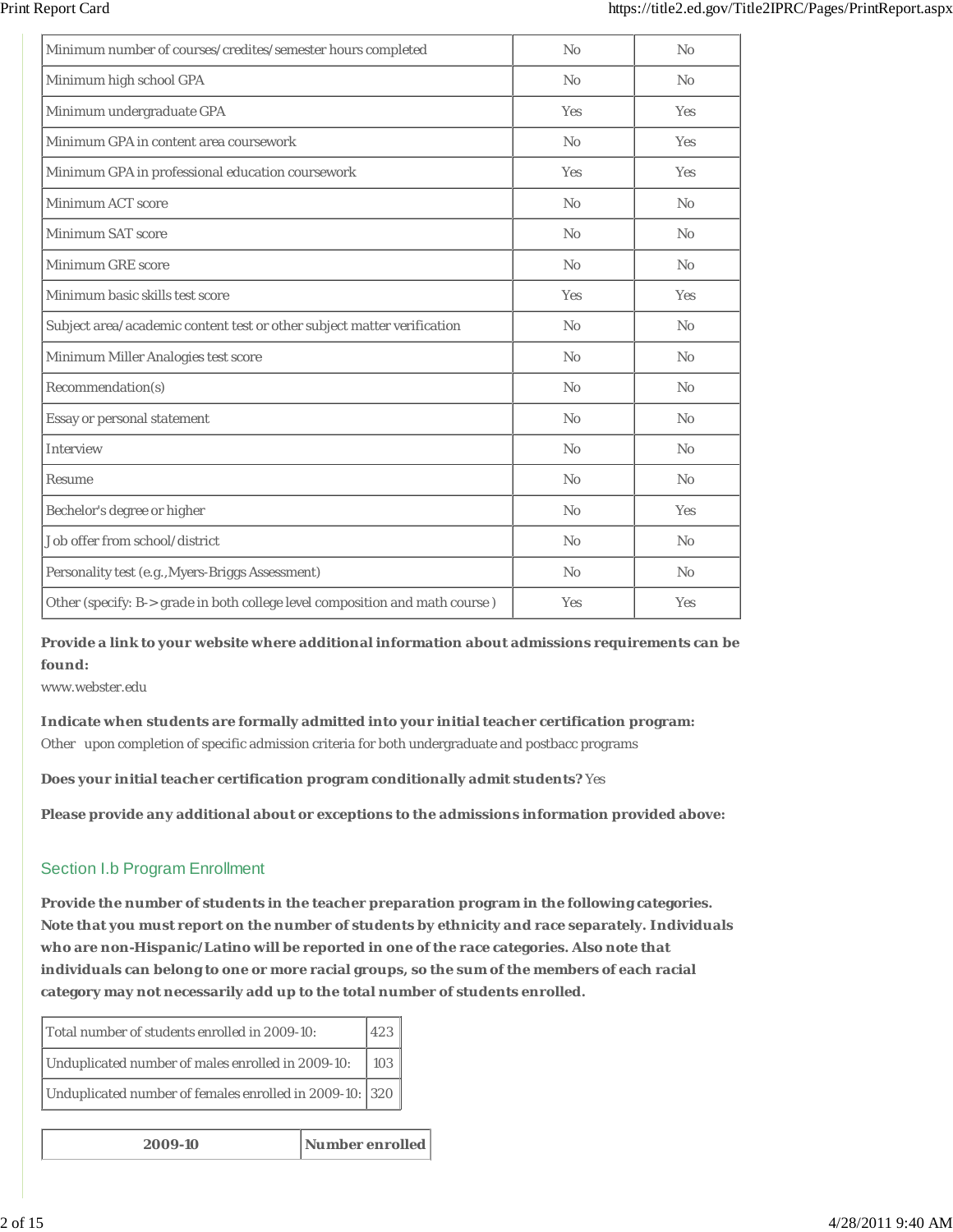| Ethnicity                                  |                |
|--------------------------------------------|----------------|
| Hispanic/Latino of any race:               | 11             |
| Race                                       |                |
| American Indian or Alaska Native:          | 1              |
| Asian:                                     | $\overline{2}$ |
| <b>Black or African American:</b>          | 46             |
| Native Hawaiian or Other Pacific Islander: |                |
| White:                                     | 359            |
| Two or more races:                         |                |

# Section I.c Supervised Experience

### **Provide the following information about supervised clinical experience in 2009-10.**

| Average number of clock hours required prior to student teaching                                                                      | 135 |
|---------------------------------------------------------------------------------------------------------------------------------------|-----|
| Average number of clock hours required for student teaching                                                                           | 720 |
| Number of full-time equivalent faculty in supervised clinical experience during this academic year                                    | 3   |
| Number of full-time equivalent adjunct faculty in supervised clinical experience during this academic year<br>(IHE and PreK-12 staff) | 18  |
| Number of students in supervised clinical experience during this academic year                                                        | 144 |

**Please provide any additional information about or descriptions of the supervised clinical experiences:**

# Section I.d Teachers Prepared

**Provide the number of teachers prepared, by academic major and subject area prepared to teach in 2009-10. (§205(b)(1)(H))**

| Academic major                   | <b>Number prepared</b> |
|----------------------------------|------------------------|
| Art                              | 4                      |
| Communication                    | 5                      |
| <b>Early Childhood Education</b> | 13                     |
| <b>Elementary Education</b>      | 15                     |
| English                          | 1                      |
| <b>Exceptional Child</b>         | 3                      |
| Language Arts                    | 2                      |
| <b>Mathematics</b>               | 2                      |
| Modern Foreign Language: German  | 1                      |
| Music: Instrumental              | 1                      |
| <b>Music: Vocal Choral</b>       | 2                      |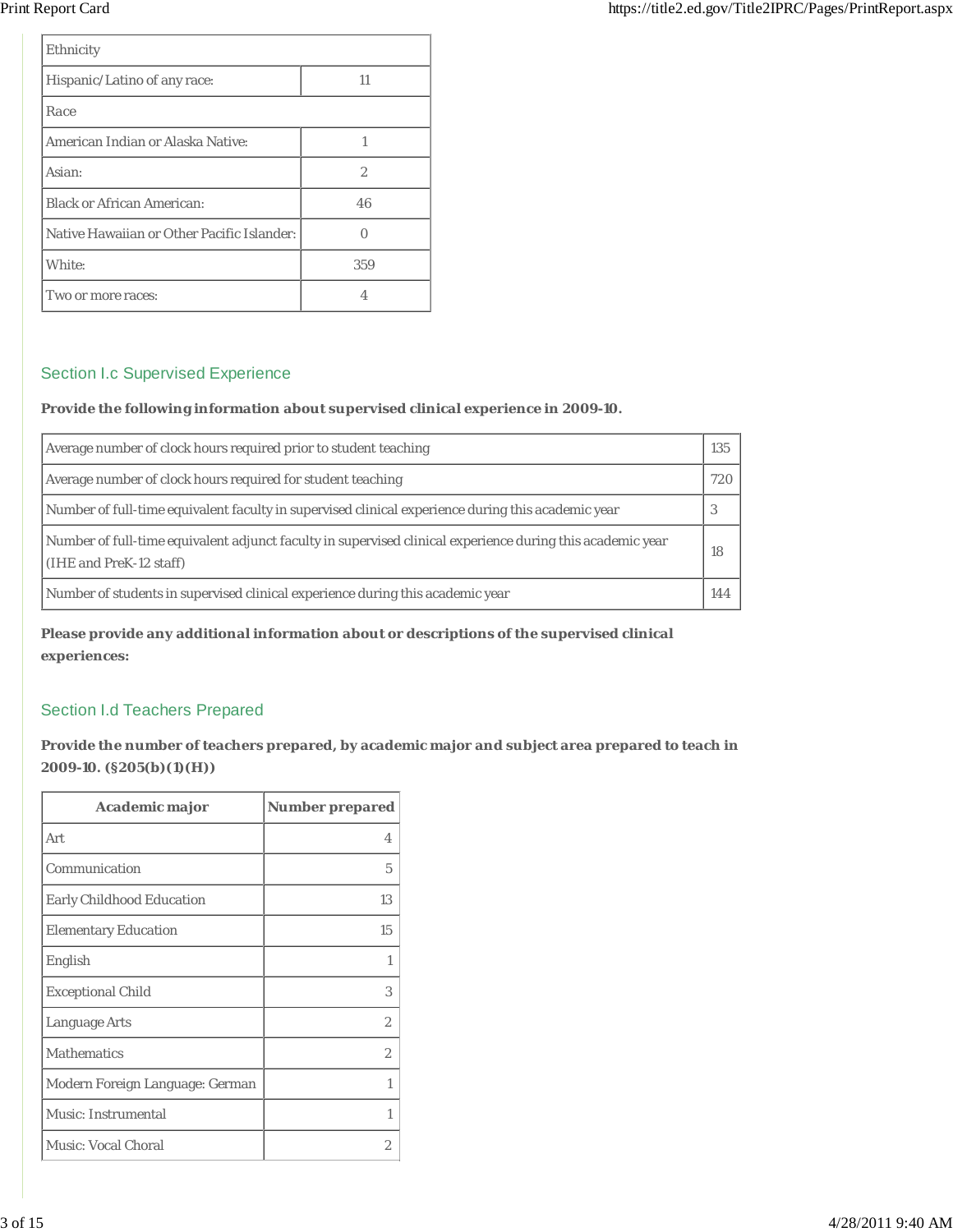| <i>Science</i> |  |
|----------------|--|
| Social Studies |  |
| <b>TOTAL</b>   |  |

| Subject area                | <b>Number prepared</b> |
|-----------------------------|------------------------|
| Art                         | $\overline{4}$         |
| Early Childhood             | 13                     |
| <b>Elementary Education</b> | 15                     |
| English                     | 5                      |
| German                      | 1                      |
| Journalism                  | 1                      |
| Language Arts               | $\overline{2}$         |
| <b>Mathematics</b>          | $\overline{2}$         |
| Music                       | 3                      |
| Science                     | 1                      |
| <b>Social Science</b>       | 6                      |
| <b>Special Education</b>    | 3                      |
| <b>TOTAL</b>                | 56                     |

# Section I.e Program Completers

**Provide the total number of initial teacher certification preparation program completers in each of the following academic years:**

2009-10: 56

2008-09: 80

2007-08: 107

### Section II. Annual Goals

**Each institution of higher education (IHE) that conducts a traditional teacher preparation program (including programs that offer any ongoing professional development programs) or alternative routes to state certification or licensure program, and that enrolls students receiving Federal assistance under this Act, shall set annual quantifiable goals for increasing the number of prospective teachers trained in teacher shortage areas designated by the Secretary or by the state educational agency, including mathematics, science, special education, and instruction of limited English proficient students. IHEs that do not have a teacher preparation program in one or more of the areas listed below can enter NA for the area(s) in which the IHE does not have that program.**

| <b>Teacher</b> |                                                  |
|----------------|--------------------------------------------------|
| shortage       | Goal for increasing prospective teachers trained |
| area           |                                                  |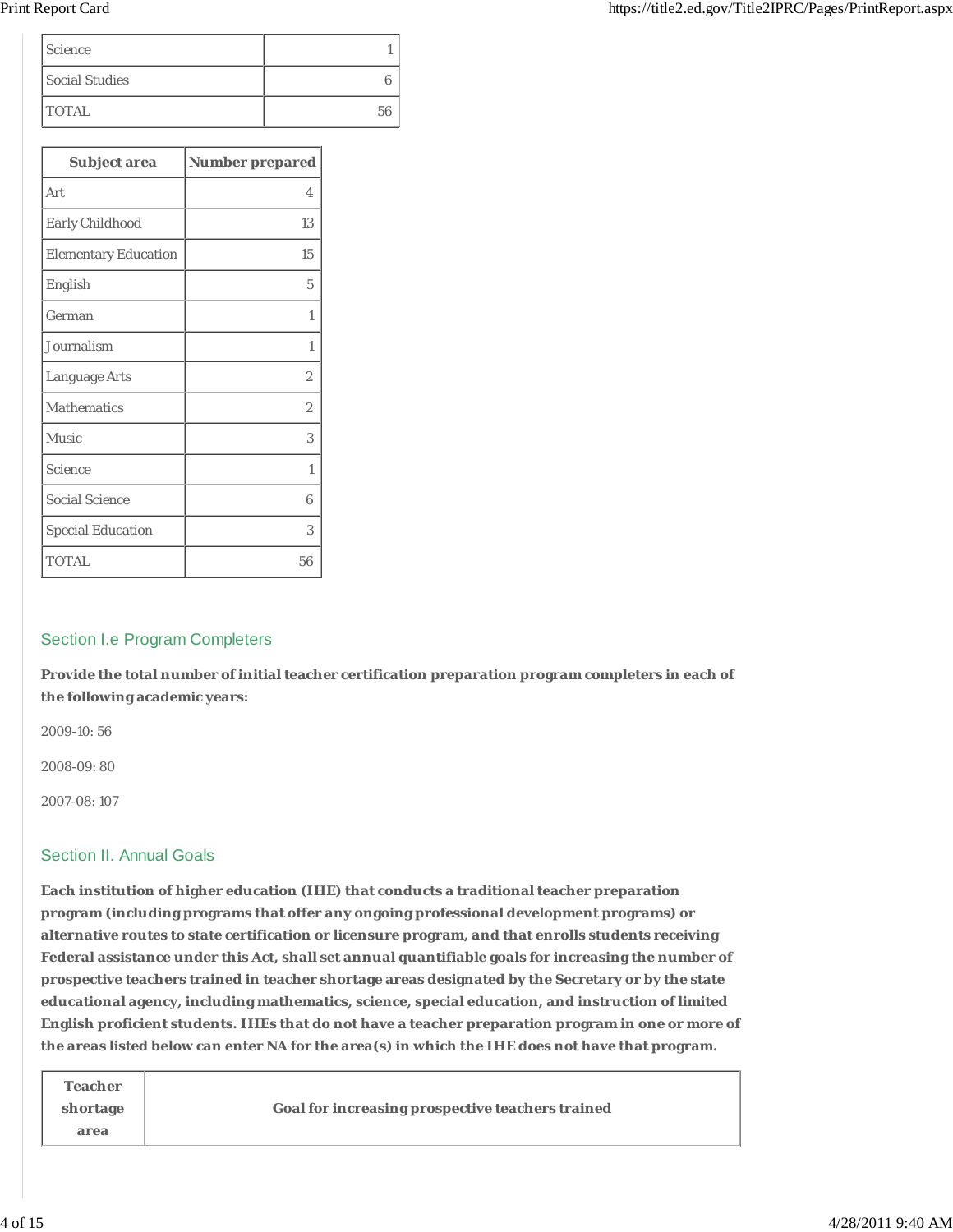| Mathematics | Academic year: 2009-10                                                                                                                                                                                                                                                                                                                                                                                                                                                                                                                                                                                                                                                                                                                                                                                                |
|-------------|-----------------------------------------------------------------------------------------------------------------------------------------------------------------------------------------------------------------------------------------------------------------------------------------------------------------------------------------------------------------------------------------------------------------------------------------------------------------------------------------------------------------------------------------------------------------------------------------------------------------------------------------------------------------------------------------------------------------------------------------------------------------------------------------------------------------------|
|             | <b>Goal: See Below</b>                                                                                                                                                                                                                                                                                                                                                                                                                                                                                                                                                                                                                                                                                                                                                                                                |
|             | <b>Goal met? Yes</b>                                                                                                                                                                                                                                                                                                                                                                                                                                                                                                                                                                                                                                                                                                                                                                                                  |
|             | Description of strategies used to achieve goal:                                                                                                                                                                                                                                                                                                                                                                                                                                                                                                                                                                                                                                                                                                                                                                       |
|             | University recruiters inform prospective candidates of teacher shortage area.                                                                                                                                                                                                                                                                                                                                                                                                                                                                                                                                                                                                                                                                                                                                         |
|             | During orientation of new students, information is given about teacher shortage areas to encourage<br>candidates.                                                                                                                                                                                                                                                                                                                                                                                                                                                                                                                                                                                                                                                                                                     |
|             | We continuously encourage candidates through advising to consider seeking certification in high<br>needs areas. Webster's Math Department also advises its majors to consider seeking certification as<br>well as major in mathematics.                                                                                                                                                                                                                                                                                                                                                                                                                                                                                                                                                                               |
|             | Education and Math Department advisors share access to student programs of study electronically<br>through shared Google docs. This is done to facilitate communication with students about how to<br>accomplish both majors and achieve teacher certification in math.                                                                                                                                                                                                                                                                                                                                                                                                                                                                                                                                               |
|             | The former MAT in Mathematics was converted to a MA in Mathematics for Educators to better<br>reflect that it is an advanced degree program for teachers of mathematics, rather than an initial<br>teacher certification program.                                                                                                                                                                                                                                                                                                                                                                                                                                                                                                                                                                                     |
|             | New MAT degrees for Middle School and Secondary teachers now offer initial certification in<br>multiple content areas (including mathematics) for career changers and others seeking initial<br>teacher certification at the Post Baccalaureate level.                                                                                                                                                                                                                                                                                                                                                                                                                                                                                                                                                                |
|             | Description of steps to improve performance in meeting goal or lessons learned in<br>meeting goal:                                                                                                                                                                                                                                                                                                                                                                                                                                                                                                                                                                                                                                                                                                                    |
| Science     | Academic year: 2009-10                                                                                                                                                                                                                                                                                                                                                                                                                                                                                                                                                                                                                                                                                                                                                                                                |
|             | <b>Goal:</b> See Below                                                                                                                                                                                                                                                                                                                                                                                                                                                                                                                                                                                                                                                                                                                                                                                                |
|             | <b>Goal met? Yes</b>                                                                                                                                                                                                                                                                                                                                                                                                                                                                                                                                                                                                                                                                                                                                                                                                  |
|             | Description of strategies used to achieve goal:                                                                                                                                                                                                                                                                                                                                                                                                                                                                                                                                                                                                                                                                                                                                                                       |
|             | As previously stated, we regularly advise new students about teacher shortage areas and encourage<br>them to consider pursuing these areas. In addition to individual advising, all initial certification<br>candidates examine information about shortage areas in a required beginning course for all<br>candidates, called Teaching/Education in a Diverse Society.                                                                                                                                                                                                                                                                                                                                                                                                                                                |
|             | University recruiters also communicate the teacher shortage areas to prospective students.                                                                                                                                                                                                                                                                                                                                                                                                                                                                                                                                                                                                                                                                                                                            |
|             | Description of steps to improve performance in meeting goal or lessons learned in<br>meeting goal:                                                                                                                                                                                                                                                                                                                                                                                                                                                                                                                                                                                                                                                                                                                    |
|             | A challenge for our science education candidates is that their programs of study for teacher<br>certification currently require 138 credit hours in order to complete all requirements. Our BA degree<br>requires only 128 credit hours. Those students who wish to pursue a double major in science and<br>education must complete a minimum of 152 credit hours. In 09-10 the School of Education faculty<br>and Science Department faculty have worked together to streamline the programs of study for the<br>education major with science certification, as well as the programs for a double major. They have<br>explored how to fold technology requirements into content and culminating courses. In addition,<br>these faculty participated in a University-wide committee to design a new general education |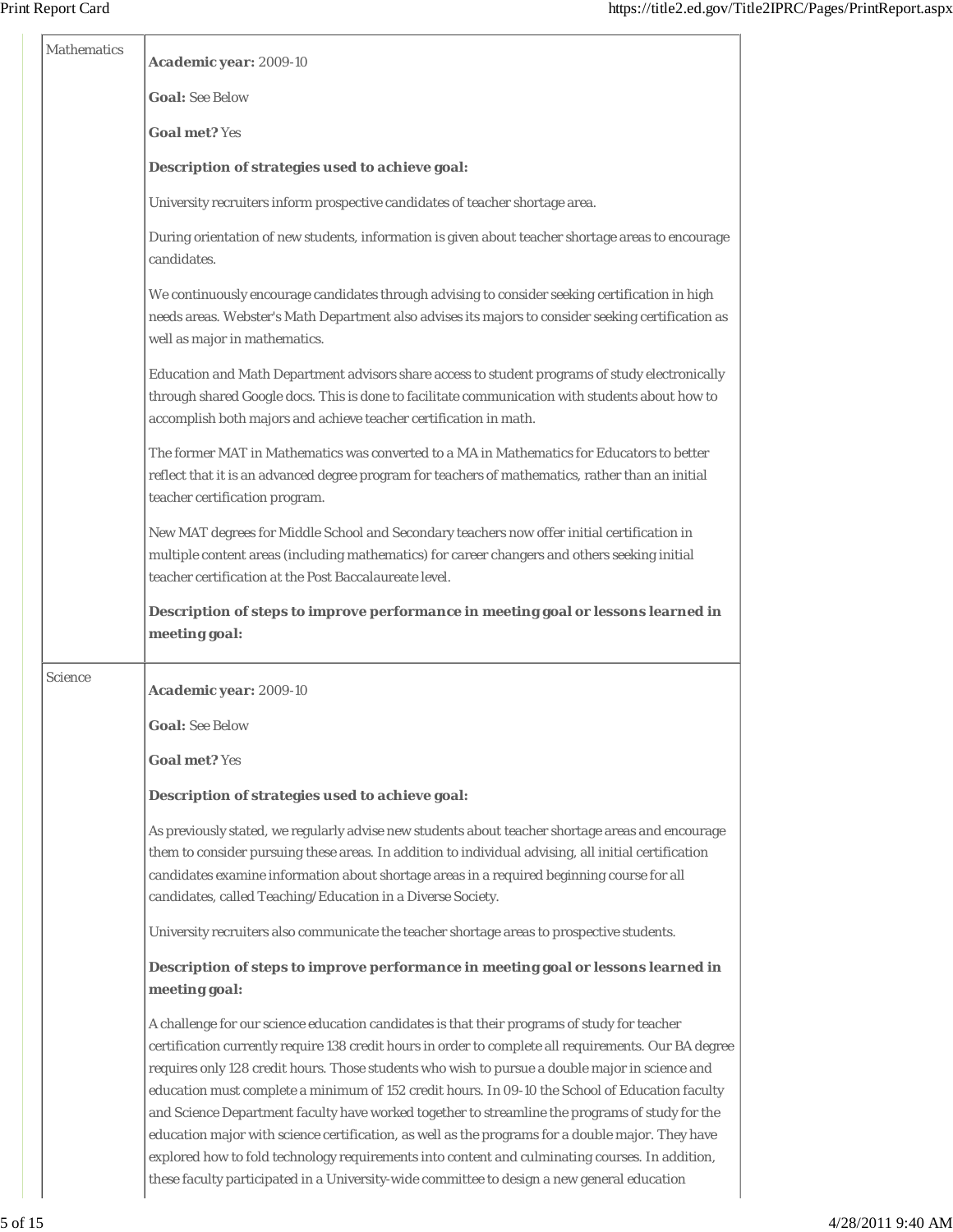|                                                             | program that will allow additional certification courses to be applicable to both general education<br>and certification, thus further streamlining the programs to encourage more students to complete<br>science certification.<br>Currently all science majors are informed through advising about career paths in science teaching<br>and helped in developing programs of study at their the undergraduate level through a dual major<br>or by transitioning into the MAT with certification in science at the middle or secondary level after<br>receiving the BA.        |
|-------------------------------------------------------------|---------------------------------------------------------------------------------------------------------------------------------------------------------------------------------------------------------------------------------------------------------------------------------------------------------------------------------------------------------------------------------------------------------------------------------------------------------------------------------------------------------------------------------------------------------------------------------|
| Special<br>education                                        | Academic year: 2009-10<br><b>Goal: See Below</b>                                                                                                                                                                                                                                                                                                                                                                                                                                                                                                                                |
|                                                             | <b>Goal met? Yes</b>                                                                                                                                                                                                                                                                                                                                                                                                                                                                                                                                                            |
|                                                             | Description of strategies used to achieve goal:                                                                                                                                                                                                                                                                                                                                                                                                                                                                                                                                 |
|                                                             | As mentioned for all other areas of teacher shortages, our university recruiters inform prospective<br>candidates of shortage areas and encourage them to pursue these certifications. All candidates are<br>informed about shortage areas through advising and through a required foundations course on<br>Teaching/Education in a Diverse Society.<br>A new MAT in Mild-Moderate Disabilities was begun in June 2010. This initial certification                                                                                                                              |
|                                                             | program at the post-bacc level has been promoted in the community and has attracted new<br>candidates who enrolled in the 09-10 academic year.                                                                                                                                                                                                                                                                                                                                                                                                                                  |
|                                                             | At the undergraduate and post-bacc levels we also encourage elementary majors to pursue dual<br>certification in elementary and special education. Since special education majors take most of the<br>coursework for elementary education certification, they are ordinarily prepared and encouraged to<br>take the PRAXIS exam in elementary education shortly after achieving certification in special<br>education. In the state of Missouri, teachers who already hold one initial certification can earn a<br>second or more by passing the appropriate PRAXIS II exam(S). |
|                                                             | Description of steps to improve performance in meeting goal or lessons learned in<br>meeting goal:                                                                                                                                                                                                                                                                                                                                                                                                                                                                              |
| Instruction of<br>limited English<br>proficient<br>students | Academic year: 2009-10<br><b>Goal: See Below</b><br><b>Goal met? Yes</b>                                                                                                                                                                                                                                                                                                                                                                                                                                                                                                        |
|                                                             | Description of strategies used to achieve goal:                                                                                                                                                                                                                                                                                                                                                                                                                                                                                                                                 |
|                                                             | As cohorts of teachers from our public school partnership have graduated, new cohorts have formed<br>to replace them, thus sustaining approximately 60 candidates in cohort programs.                                                                                                                                                                                                                                                                                                                                                                                           |
|                                                             | In addition, we have seen a significant increase in non-cohort programs. New applicants rose from 6<br>candidates in 08-09 to 13 candidates in 09-10, for an increase of over 100%.                                                                                                                                                                                                                                                                                                                                                                                             |
|                                                             | Description of steps to improve performance in meeting goal or lessons learned in<br>meeting goal:                                                                                                                                                                                                                                                                                                                                                                                                                                                                              |
|                                                             | In Missouri, ESOL is offered only as an advanced certification at the masters level. Although<br>Webster has been approved to offer this certification for over 10 years, we have experienced<br>tremendous growth in this population in recent years due to a partnership with the St. Louis Public<br>Schools. We offered the certification program on-site in the school district for two cohorts of                                                                                                                                                                         |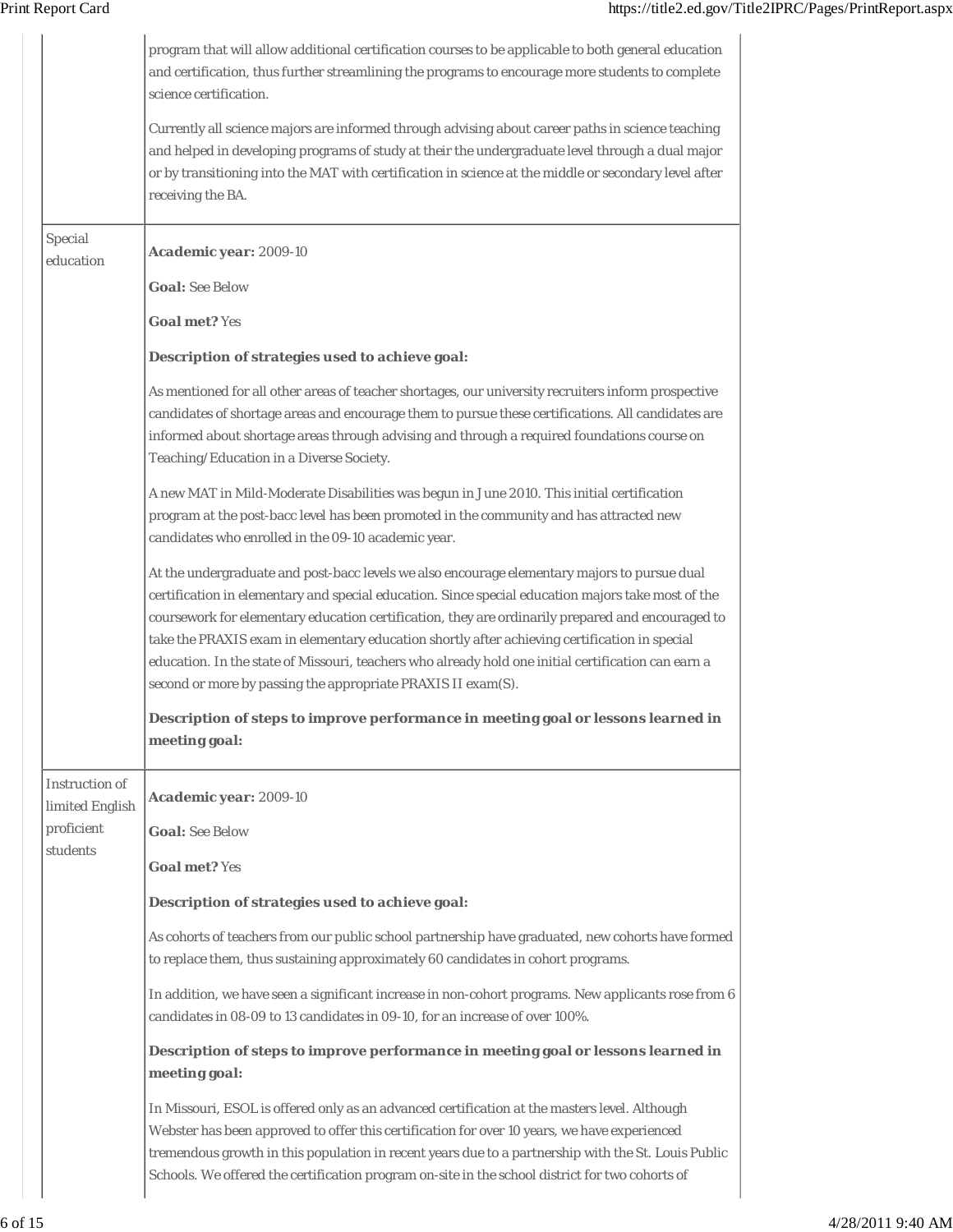|                    | approximately 20 teachers per cohort in the 08-09 year. A third cohort of 20 teachers was begun in<br>09-10. In addition, a new cohort of approximately 20 teachers was begun in partnership with a city<br><b>Charter School.</b><br>In 09-10 we began to implement a new MAT in Teaching in English as a Second Language. Prior to<br>this year, the certification program could be embedded with a Communication Arts MAT degree or<br>could be taken as a certification only candidate. Now the certification is embedded in a full masters<br>degree that focuses on TESL. |
|--------------------|---------------------------------------------------------------------------------------------------------------------------------------------------------------------------------------------------------------------------------------------------------------------------------------------------------------------------------------------------------------------------------------------------------------------------------------------------------------------------------------------------------------------------------------------------------------------------------|
| <b>TEACH Grant</b> | Academic year: 2009-10<br><b>Goal: See Below</b><br><b>Goal met? Yes</b>                                                                                                                                                                                                                                                                                                                                                                                                                                                                                                        |
|                    | Description of strategies used to achieve goal:<br>Webster applied and became eligible to allow our candidates to receive TEACH grants, which are<br>awarded only for high need areas of teacher certification. Although no students applied for this fund<br>in 09-10, next year's report will show that we now have 11 candidates who receive financial aid<br>through the TEACH grant program.<br>Description of steps to improve performance in meeting goal or lessons learned in<br>meeting goal:                                                                         |

#### **Provide any additional comments, exceptions and explanations below:**

MATHEMATICS GOAL: Increase number of math certification seeking candidates at the undergraduate and post baccalaureate levels by 10%.

MATHEMATICS GOAL MET: Undergraduate math certification candidates increased by 400%. In 08-09 we had 3 candidates. In 09-10 that number increased to 13. At the post-bacc level the increase was 8% (up from 12 new candidates in 08-09 to 13 new candidates in 09-10).

SPECIAL EDUCATION GOAL: Increase opportunities and quality of programming for Post Baccalaureate initial certification in special education through creating and marketing of a new MAT in Mild/Moderate Disabilities. Increase number of special education majors by 10%.

SPECIAL EDUCATION GOAL MET: At the undergraduate level we have seen an increase of almost 70%. In 08-09 there were 16 candidates for special education. In 09-10 we had 23 candidates pursuing special education certification.

At the post-bacc level the overall numbers in special education have remained stable. From 08-09 to 09-10 there was no significant increase in new teachers pursuing special education.

OTHER GOAL: Overall increase in teacher shortage areas.

OTHER GOAL MET: Yes, as documented in each category reported above.

#### Section II. Assurances

**Please indicate whether your institution is in compliance with the following assurances.**

**Training provided to prospective teachers responds to the identified needs of the local educational agencies or States where the institution's graduates are likely to teach, based on past hiring and recruitment trends.**

Yes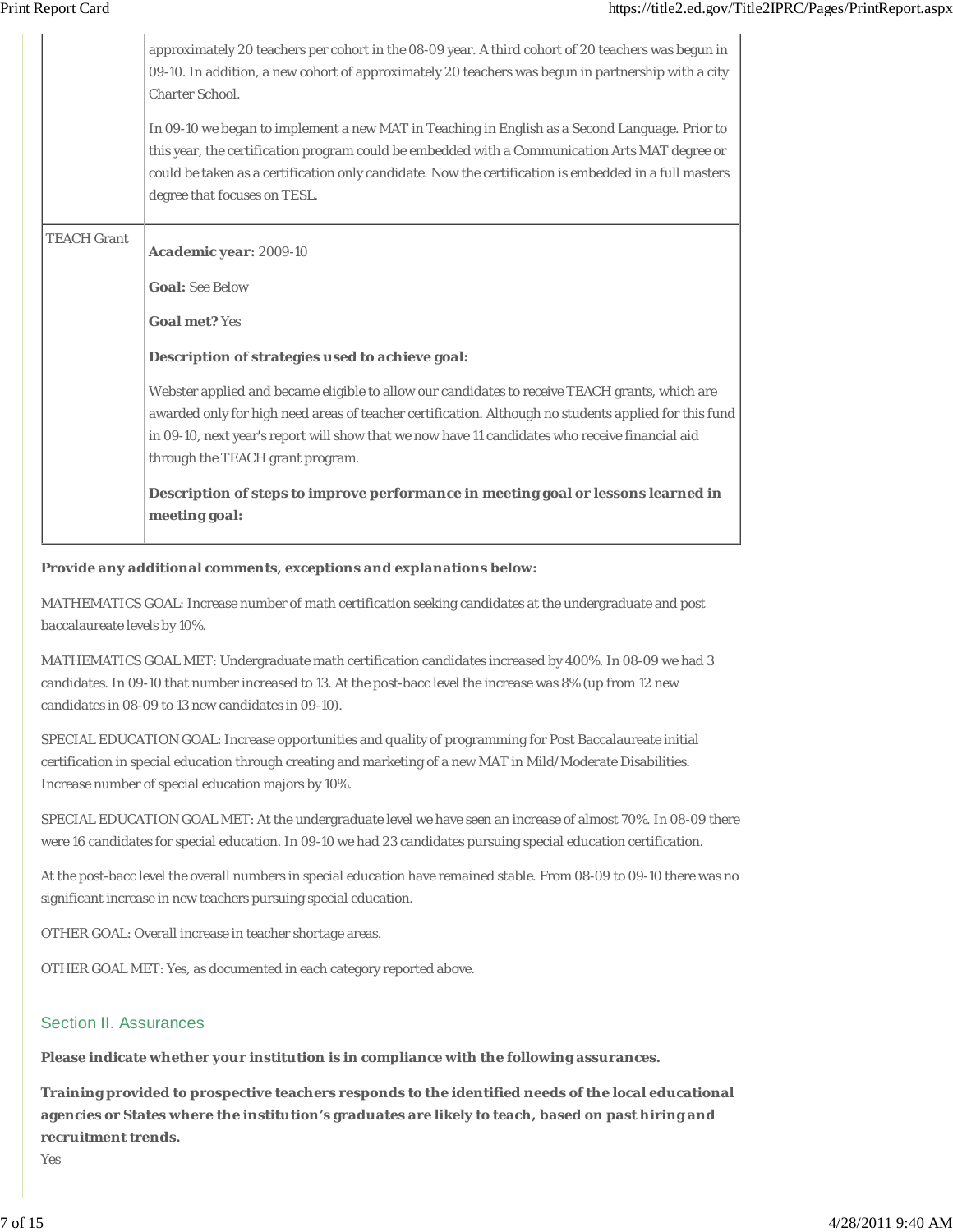**Training provided to prospective teachers is closely linked with the needs of schools and the instructional decisions new teachers face in the classroom.** Yes

**Prospective special education teachers receive coursework in core academic subjects and receive training in providing instruction in core academic subjects.** Yes

**General education teachers receive training in providing instruction to children with disabilities.** Yes

**General education teachers receive training in providing instruction to limited English proficient students.**

Yes

**General education teachers receive training in providing instruction to children from low-income families.**

 $V_{\alpha}$ c

**Prospective teachers receive training on how to effectively teach in urban and rural schools, as applicable.**

Yes

#### **Describe your institution's most successful strategies in meeting the assurances listed above:**

A required foundations course for all undergraduate education majors is taught in local k-12 schools, which have diverse populations (e.g., Maplewood/Richmond Heights, which is a racially diverse urban ring district with 57% free/reduced lunch). Each of the schools where these foundations courses are offered participate in developing and supporting on-site field experiences which are integrated with the coursework. School faculty also participate in assessing the predispositions of preservice teachers in the setting and working with the on-site course instructor and/or liaison based on written agreements of expectations of both preservice candidates and classroom teachers. Classroom teachers individualize the experience to meet the skills and confidence levels of the candidates, but all candidates participate by working with pk-12 students directly.

Training related to educational decision-making related to the needs of local school districts is addressed in methods courses, classroom organization and curriculum implementation courses, and behavior management courses. Candidates explore local school district Grade Level Expectations and Missouri Standards throughout the program.

Methods of working with ELL students are addressed in the required foundations course, Education in a Diverse Society. The faculty has a goal of creating a one-credit hour course specifically focusing on ELL learners.

### Section III. Assessment Rates

| Assessment code - Assessment name<br><b>Test Company</b><br>Group                                            | <b>Number</b><br>taking<br><b>tests</b> | Avg.<br>scaled<br>score | <b>Number Pass</b><br>passing<br>tests | rate<br>(%) | <b>State</b><br>Average<br>pass<br>rate<br>$(\%)$ | <b>State</b><br><b>Average</b><br>scaled<br>score |
|--------------------------------------------------------------------------------------------------------------|-----------------------------------------|-------------------------|----------------------------------------|-------------|---------------------------------------------------|---------------------------------------------------|
| 0133 - Art: Content Knowledge<br><b>Educational Testing Service (ETS)</b><br>Other enrolled students         | 6                                       |                         |                                        |             | 94                                                | 172                                               |
| 0133 - Art: Content Knowledge<br><b>Educational Testing Service (ETS)</b><br>All program completers, 2009-10 | 4                                       |                         |                                        |             | 100                                               | 171                                               |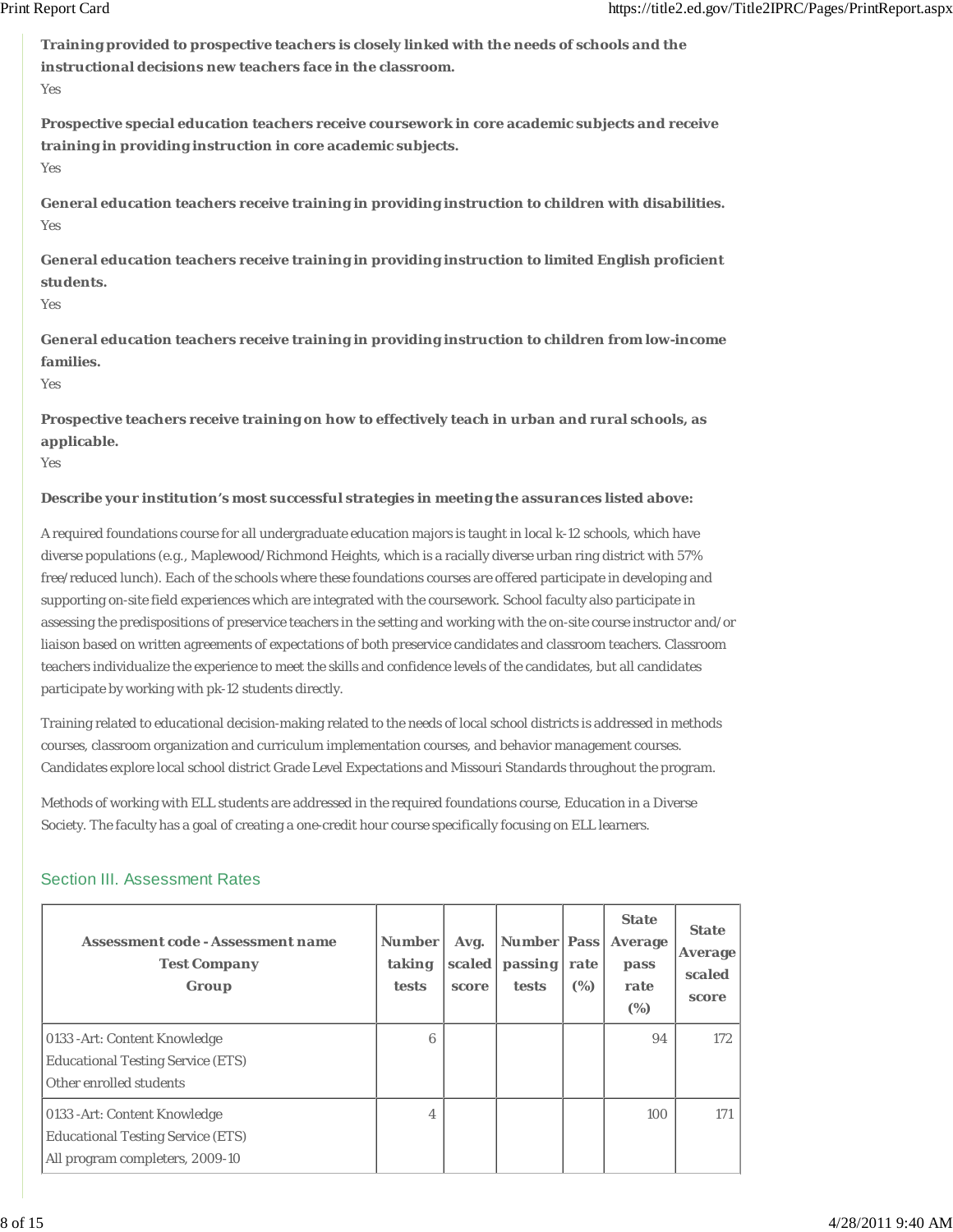| 0133 - Art: Content Knowledge<br><b>Educational Testing Service (ETS)</b><br>All program completers, 2008-09                                             | 9              |     |    |     | 99  | 171 |
|----------------------------------------------------------------------------------------------------------------------------------------------------------|----------------|-----|----|-----|-----|-----|
| 0133 - Art: Content Knowledge<br><b>Educational Testing Service (ETS)</b><br>All program completers, 2007-08                                             | 12             | 181 | 12 | 100 | 100 | 171 |
| 0235 -Biology: Content Knowledge<br><b>Educational Testing Service (ETS)</b><br>Other enrolled students                                                  | $\mathbf{1}$   |     |    |     | 92  | 167 |
| 0235 -Biology: Content Knowledge<br><b>Educational Testing Service (ETS)</b><br>All program completers, 2007-08                                          | 1              |     |    |     | 100 | 166 |
| 0353 - Education of Exceptional Students: Core<br>Knowledge<br><b>Educational Testing Service (ETS)</b><br>Other enrolled students                       | 12             | 182 | 12 | 100 | 91  | 177 |
| 0353 - Education of Exceptional Students: Core<br>Knowledge<br><b>Educational Testing Service (ETS)</b><br>All program completers, 2009-10               | 3              |     |    |     | 98  | 176 |
| 0353 - Education of Exceptional Students: Core<br>Knowledge<br><b>Educational Testing Service (ETS)</b><br>All program completers, 2008-09               | $\overline{4}$ |     |    |     | 97  | 176 |
| 0353 - Education of Exceptional Students: Core<br>Knowledge<br><b>Educational Testing Service (ETS)</b><br>All program completers, 2007-08               | $\tau$         |     |    |     | 100 | 178 |
| 0542 - Education of Exceptional Students: Mild-Mod<br><b>Disabilities</b><br><b>Educational Testing Service (ETS)</b><br>Other enrolled students         | 12             | 185 | 10 | 83  | 85  | 181 |
| 0542 - Education of Exceptional Students: Mild-Mod<br><b>Disabilities</b><br><b>Educational Testing Service (ETS)</b><br>All program completers, 2009-10 | 3              |     |    |     | 96  | 182 |
| 0542 - Education of Exceptional Students: Mild-Mod<br><b>Disabilities</b><br><b>Educational Testing Service (ETS)</b><br>All program completers, 2008-09 | $\overline{4}$ |     |    |     | 97  | 183 |
| 0542 - Education of Exceptional Students: Mild-Mod<br><b>Disabilities</b><br><b>Educational Testing Service (ETS)</b><br>All program completers, 2007-08 | 7              |     |    |     | 99  | 184 |
| 0021 - Education of Young Children<br><b>Educational Testing Service (ETS)</b><br>Other enrolled students                                                | $\overline{4}$ |     |    |     | 90  | 186 |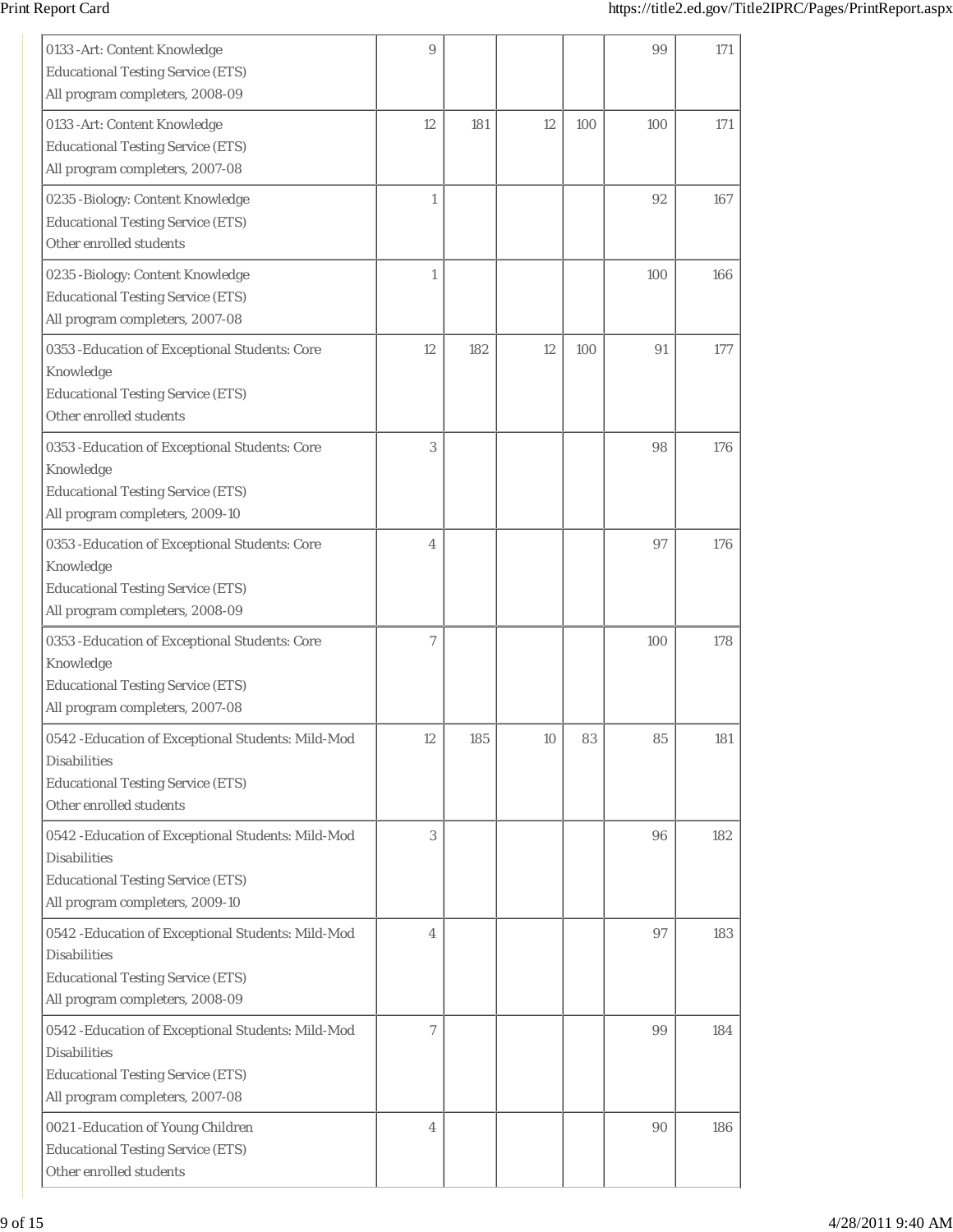| 0021 - Education of Young Children<br><b>Educational Testing Service (ETS)</b><br>All program completers, 2009-10                         | 12           | 185 | 12 | 100 | 99  | 183 |
|-------------------------------------------------------------------------------------------------------------------------------------------|--------------|-----|----|-----|-----|-----|
| 0021 - Education of Young Children<br><b>Educational Testing Service (ETS)</b><br>All program completers, 2008-09                         | 10           | 179 | 9  | 90  | 99  | 183 |
| 0021 - Education of Young Children<br><b>Educational Testing Service (ETS)</b><br>All program completers, 2007-08                         | 14           | 184 | 14 | 100 | 100 | 185 |
| 0011 - Elem Edu: Curriculum Instruction and<br>Assessment<br><b>Educational Testing Service (ETS)</b><br>Other enrolled students          | 26           | 179 | 25 | 96  | 80  | 174 |
| 0011 - Elem Edu: Curriculum Instruction and<br>Assessment<br><b>Educational Testing Service (ETS)</b><br>All program completers, 2009-10  | 14           | 177 | 14 | 100 | 97  | 177 |
| 0011 - Elem Edu: Curriculum Instruction and<br>Assessment<br><b>Educational Testing Service (ETS)</b><br>All program completers, 2008-09  | 26           | 181 | 26 | 100 | 98  | 178 |
| 0011 - Elem Edu: Curriculum Instruction and<br>Assessment<br><b>Educational Testing Service (ETS)</b><br>All program completers, 2007-08  | 34           | 178 | 32 | 94  | 98  | 177 |
| 0041 - English Lang. Lit. and Comp. : Content<br>Knowledge<br><b>Educational Testing Service (ETS)</b><br>Other enrolled students         | 8            |     |    |     | 95  | 177 |
| 0041 - English Lang. Lit. and Comp. : Content<br>Knowledge<br><b>Educational Testing Service (ETS)</b><br>All program completers, 2009-10 | 4            |     |    |     | 99  | 181 |
| 0041 - English Lang. Lit. and Comp. : Content<br>Knowledge<br><b>Educational Testing Service (ETS)</b><br>All program completers, 2008-09 | $\tau$       |     |    |     | 99  | 179 |
| 0041 - English Lang. Lit. and Comp. : Content<br>Knowledge<br><b>Educational Testing Service (ETS)</b><br>All program completers, 2007-08 | 4            |     |    |     | 100 | 178 |
| 0173 - French: Content Knowledge<br><b>Educational Testing Service (ETS)</b><br>Other enrolled students                                   | $\mathbf{1}$ |     |    |     | 67  | 173 |
| 0173 - French: Content Knowledge<br><b>Educational Testing Service (ETS)</b><br>All program completers, 2008-09                           | $\mathbf{1}$ |     |    |     | 100 | 177 |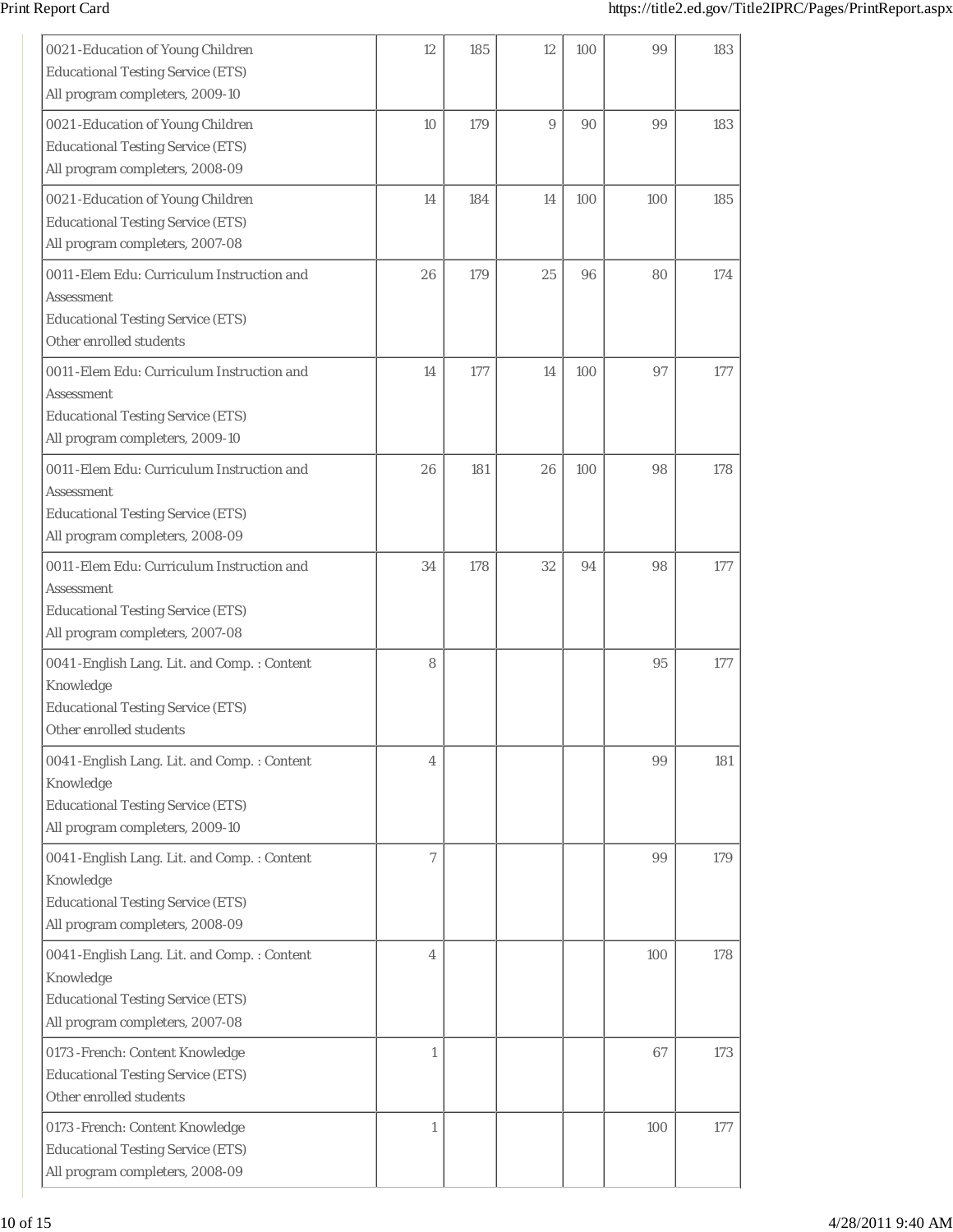| 0173 - French: Content Knowledge<br><b>Educational Testing Service (ETS)</b><br>All program completers, 2007-08          | 1                |  | 82  | 175 |
|--------------------------------------------------------------------------------------------------------------------------|------------------|--|-----|-----|
| 0181 - German: Content Knowledge<br><b>Educational Testing Service (ETS)</b><br>Other enrolled students                  | 1                |  | 75  | 153 |
| 0181 - German: Content Knowledge<br><b>Educational Testing Service (ETS)</b><br>All program completers, 2009-10          | 1                |  | 100 | 184 |
| 0181 - German: Content Knowledge<br><b>Educational Testing Service (ETS)</b><br>All program completers, 2007-08          | 1                |  | 100 | 176 |
| 0061 -Mathematics: Content Knowledge<br><b>Educational Testing Service (ETS)</b><br>Other enrolled students              | 3                |  | 83  | 155 |
| 0061 -Mathematics: Content Knowledge<br><b>Educational Testing Service (ETS)</b><br>All program completers, 2009-10      | $\overline{2}$   |  | 96  | 156 |
| 0061 -Mathematics: Content Knowledge<br><b>Educational Testing Service (ETS)</b><br>All program completers, 2008-09      | $\mathbf{2}$     |  | 96  | 155 |
| 0061 -Mathematics: Content Knowledge<br><b>Educational Testing Service (ETS)</b><br>All program completers, 2007-08      | 3                |  | 98  | 156 |
| 0049 -Middle School English-Language Arts<br><b>Educational Testing Service (ETS)</b><br>Other enrolled students         | 6                |  | 72  | 169 |
| 0049 -Middle School English-Language Arts<br><b>Educational Testing Service (ETS)</b><br>All program completers, 2009-10 | $\boldsymbol{2}$ |  | 96  | 180 |
| 0049 -Middle School English-Language Arts<br><b>Educational Testing Service (ETS)</b><br>All program completers, 2008-09 | $\sqrt{2}$       |  | 100 | 181 |
| 0049 -Middle School English-Language Arts<br><b>Educational Testing Service (ETS)</b><br>All program completers, 2007-08 | $\sqrt{2}$       |  | 100 | 179 |
| 0069 - Middle School Mathematics<br><b>Educational Testing Service (ETS)</b><br>Other enrolled students                  | $\sqrt{2}$       |  | 86  | 173 |
| 0069 -Middle School Mathematics<br><b>Educational Testing Service (ETS)</b><br>All program completers, 2007-08           | $\boldsymbol{2}$ |  | 98  | 176 |
| 0439 - Middle School Science<br><b>Educational Testing Service (ETS)</b><br>Other enrolled students                      | $\mathbf{1}$     |  | 74  | 160 |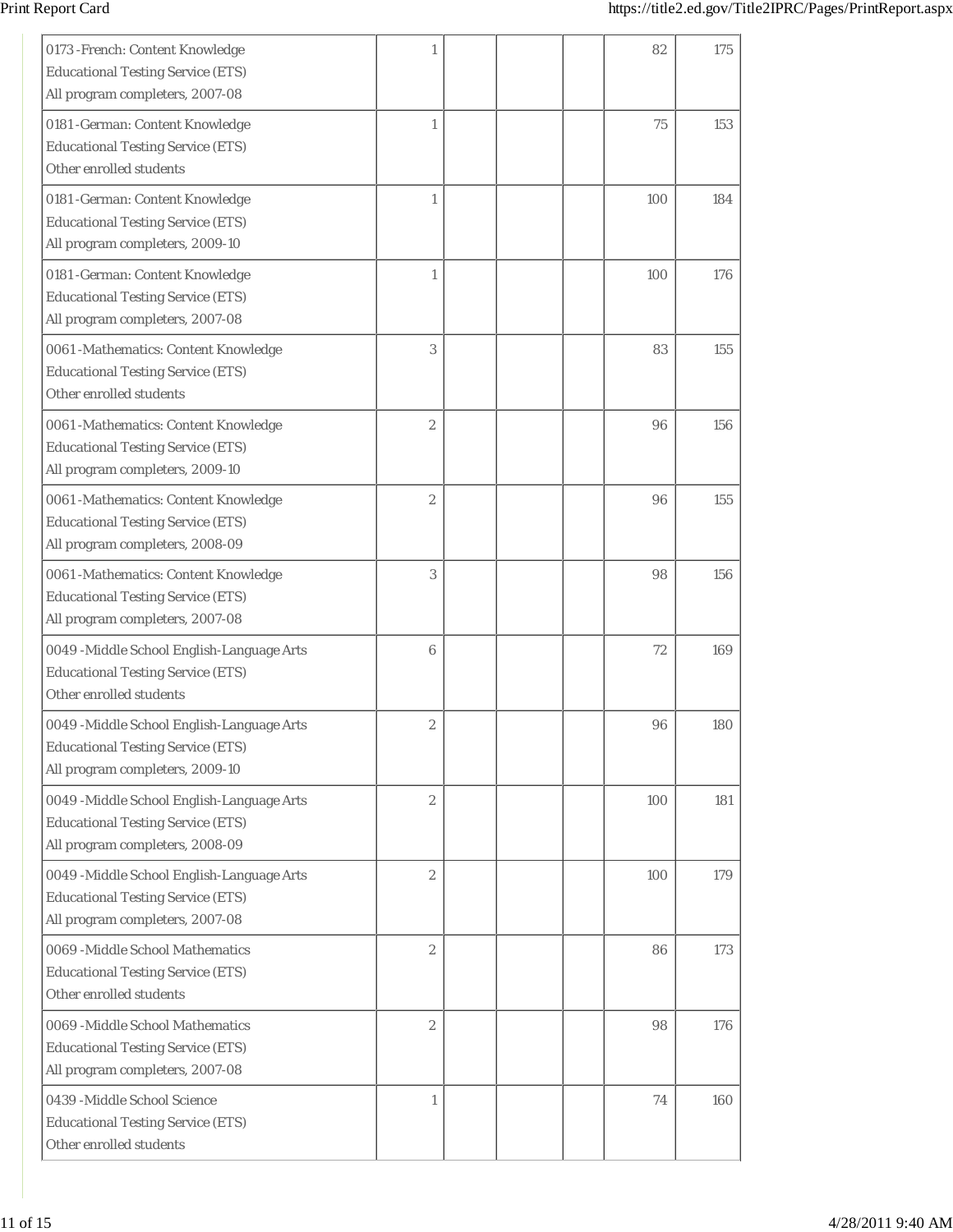| 0439 -Middle School Science<br><b>Educational Testing Service (ETS)</b><br>All program completers, 2009-10                      | 1                |  | 92  | 163 |
|---------------------------------------------------------------------------------------------------------------------------------|------------------|--|-----|-----|
| 0439 -Middle School Science<br><b>Educational Testing Service (ETS)</b><br>All program completers, 2008-09                      | $\overline{2}$   |  | 95  | 161 |
| 0439 -Middle School Science<br><b>Educational Testing Service (ETS)</b><br>All program completers, 2007-08                      | 3                |  | 100 | 166 |
| 0089 -Middle School Social Studies<br><b>Educational Testing Service (ETS)</b><br>All program completers, 2008-09               | 1                |  | 93  | 171 |
| 0089 -Middle School Social Studies<br><b>Educational Testing Service (ETS)</b><br>All program completers, 2007-08               | 1                |  | 98  | 169 |
| 0113 - Music Education: Content Knowledge<br><b>Educational Testing Service (ETS)</b><br>Other enrolled students                | 1                |  | 90  | 162 |
| 0113 - Music Education: Content Knowledge<br><b>Educational Testing Service (ETS)</b><br>All program completers, 2009-10        | $\overline{2}$   |  | 99  | 167 |
| 0113 - Music Education: Content Knowledge<br><b>Educational Testing Service (ETS)</b><br>All program completers, 2008-09        | $\overline{2}$   |  | 99  | 167 |
| 0113 - Music Education: Content Knowledge<br><b>Educational Testing Service (ETS)</b><br>All program completers, 2007-08        | 5                |  | 99  | 166 |
| 0524 -Principles of Learning and Teaching (7-12)<br><b>Educational Testing Service (ETS)</b><br>Other enrolled students         | $\boldsymbol{2}$ |  | 71  | 174 |
| 0524 -Principles of Learning and Teaching (7-12)<br><b>Educational Testing Service (ETS)</b><br>All program completers, 2009-10 | $\mathbf{1}$     |  | 83  | 171 |
| 0524 -Principles of Learning and Teaching (7-12)<br><b>Educational Testing Service (ETS)</b><br>All program completers, 2008-09 | $\boldsymbol{2}$ |  | 100 | 182 |
| 0081 - Social Studies: Content Knowledge<br><b>Educational Testing Service (ETS)</b><br>Other enrolled students                 | $\,6\,$          |  | 89  | 166 |
| 0081 - Social Studies: Content Knowledge<br><b>Educational Testing Service (ETS)</b><br>All program completers, 2009-10         | $\overline{5}$   |  | 99  | 170 |
| 0081 - Social Studies: Content Knowledge<br><b>Educational Testing Service (ETS)</b><br>All program completers, 2008-09         | 8                |  | 100 | 169 |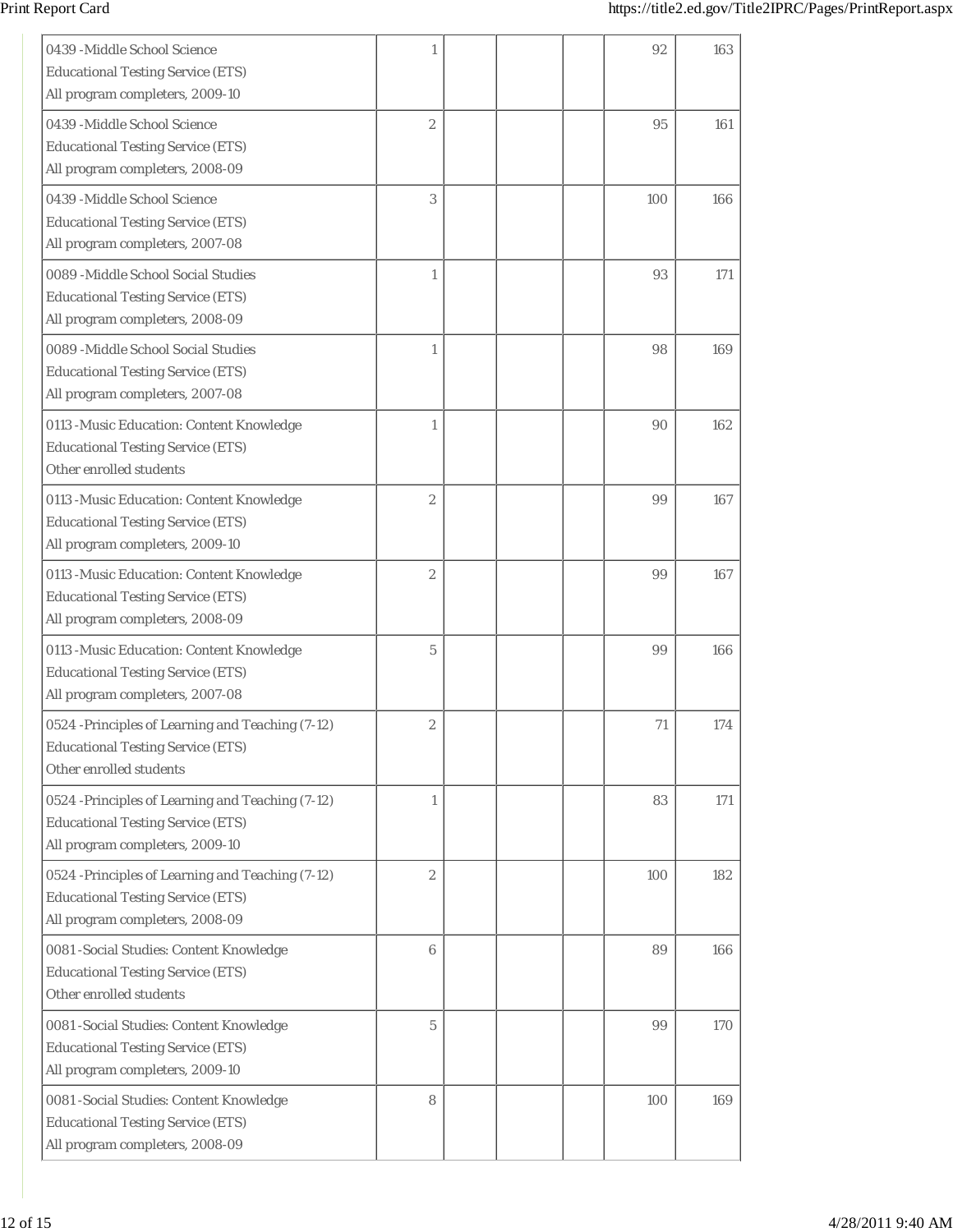| 0081 - Social Studies: Content Knowledge<br><b>Educational Testing Service (ETS)</b><br>All program completers, 2007-08            | 14             | 170 | 14 | 100 | 99 | 171 |
|------------------------------------------------------------------------------------------------------------------------------------|----------------|-----|----|-----|----|-----|
| 0191 - Spanish: Content Knowledge<br><b>Educational Testing Service (ETS)</b><br>Other enrolled students                           |                |     |    |     | 81 | 175 |
| 0191 - Spanish: Content Knowledge<br><b>Educational Testing Service (ETS)</b><br>All program completers, 2008-09                   | $\overline{2}$ |     |    |     | 95 | 174 |
| 0690 - Special Education: Preschool/Early Childhood<br><b>Educational Testing Service (ETS)</b><br>All program completers, 2008-09 |                |     |    |     | 67 | 627 |

# Section III. Summary Rates

| Group                           | taking<br>tests | <b>Number   Number   Pass</b><br>passing<br>tests | rate<br>(%) | <b>State</b><br>Average<br>pass rate<br>(%) |
|---------------------------------|-----------------|---------------------------------------------------|-------------|---------------------------------------------|
| All program completers, 2009-10 | 54              | 54                                                | 100         | 97                                          |
| All program completers, 2008-09 | 83              | 80                                                | 96          | 98                                          |
| All program completers, 2007-08 | 111             | 109                                               | 98          | 99                                          |

# Section IV. Low-Performing

**Provide the following information about the approval or accreditation of your teacher preparation program.**

**Is your teacher preparation program currently approved or accredited?** Yes

**If yes, please specify the organization(s) that approved or accredited your program:**

State

**NCATE** 

Other (specify: HLC)

**Is your teacher preparation program currently under a designation as "low-performing" by the state (as per section 207(a) of the HEA of 2008)?**

No

# Section V. Technology

**Does your program prepare teachers to:**

- **integrate technology effectively into curricula and instruction** Yes
- **use technology effectively to collect data to improve teaching and learning** Yes
- **use technology effectively to manage data to improve teaching and learning**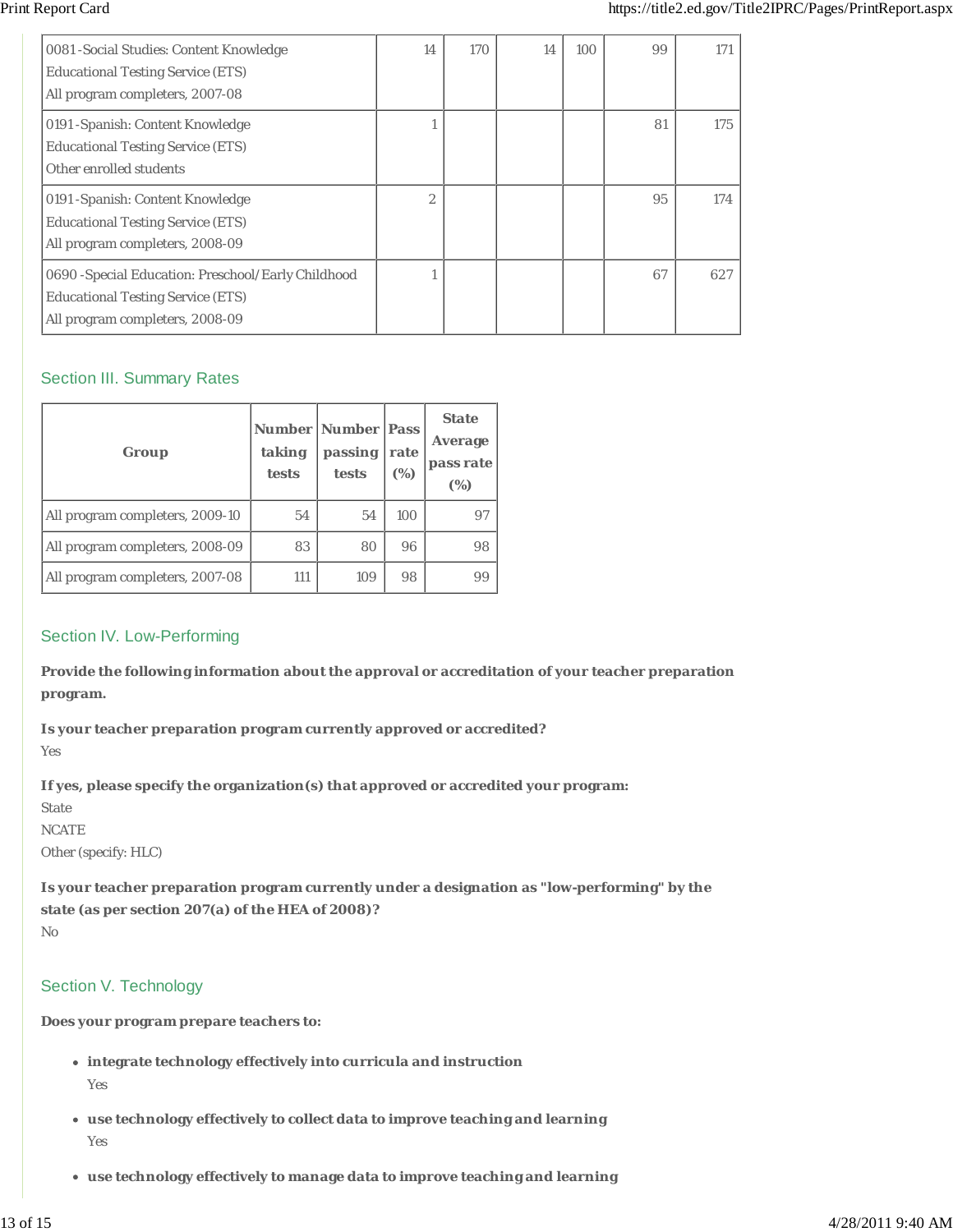Yes

**use technology effectively to analyze data to improve teaching and learning** Yes

**Provide a description of how your program prepares teachers to integrate technology effectively into curricula and instruction, and to use technology effectively to collect, manage, and analyze data in order to improve teaching and learning for the purpose of increasing student academic achievement. Include a description of how your program prepares teachers to use the principles of universal design for learning, as applicable. Include planning activities and a timeline if any of the four elements listed above are not currently in place.**

All undergraduate candidates either take a required course, Technology in the Classroom, or, if a transfer, may transfer an equivalent course from another university. Graduate candidates take a course called, Classroom Technology. Candidates with demonstrated exceptional skills and/or prior coursework in this area are eligible for a waiver.

Both classes teach how to effectively integrate technology into curricula and instruction. Further evidence of integrating technology into curricula and instruction, collection of data to improve teaching and learning, management of data to improve teaching and learning, and analysis of data to improve teaching and learning can be found in the teacher work samples completed at the end of the teacher preparation programs in conjunction with apprentice teaching.

A committee met during March and April 2009 to examine the technology requirement for all undergraduates. In order to strengthen competence in regard to the four criteria for teacher preparation in use of technology, three new one credit hour courses were created to offer additional technology education at different points in time during a candidate's program of study. These changes will be implemented starting in Fall 2010.

A graduate certification curriculum committee was charged to examine the graduate technology course, EDTC 5010, and to come up with recommendations to further strengthen outcomes in regard to the four criteria.

# Section VI. Teacher Training

**Does your program prepare general education teachers to:**

- **teach students with disabilities effectively** Yes
- **participate as a member of individualized education program teams** Yes
- **teach students who are limited English proficient effectively** Yes

**Provide a description of how your program prepares general education teachers to teach students with disabilities effectively, including training related to participation as a member of individualized education program teams, as defined in section 614(d)(1)(B) of the** *Individuals with Disabilities Education Act***, and to effectively teach students who are limited English proficient. Include planning activities and a timeline if any of the three elements listed above are not currently in place.**

All prospective initial certification candidates in general education take a course on "Introduction to Students with Exceptionalities," in which they learn about many kinds of disabilities and appropriate accommodations. Two additional courses required for all general education teachers address methods for supporting limited English proficient learners and a variety of differentiated instruction strategies, RTI, PBS, data-based decision making, and collaborative teaching.